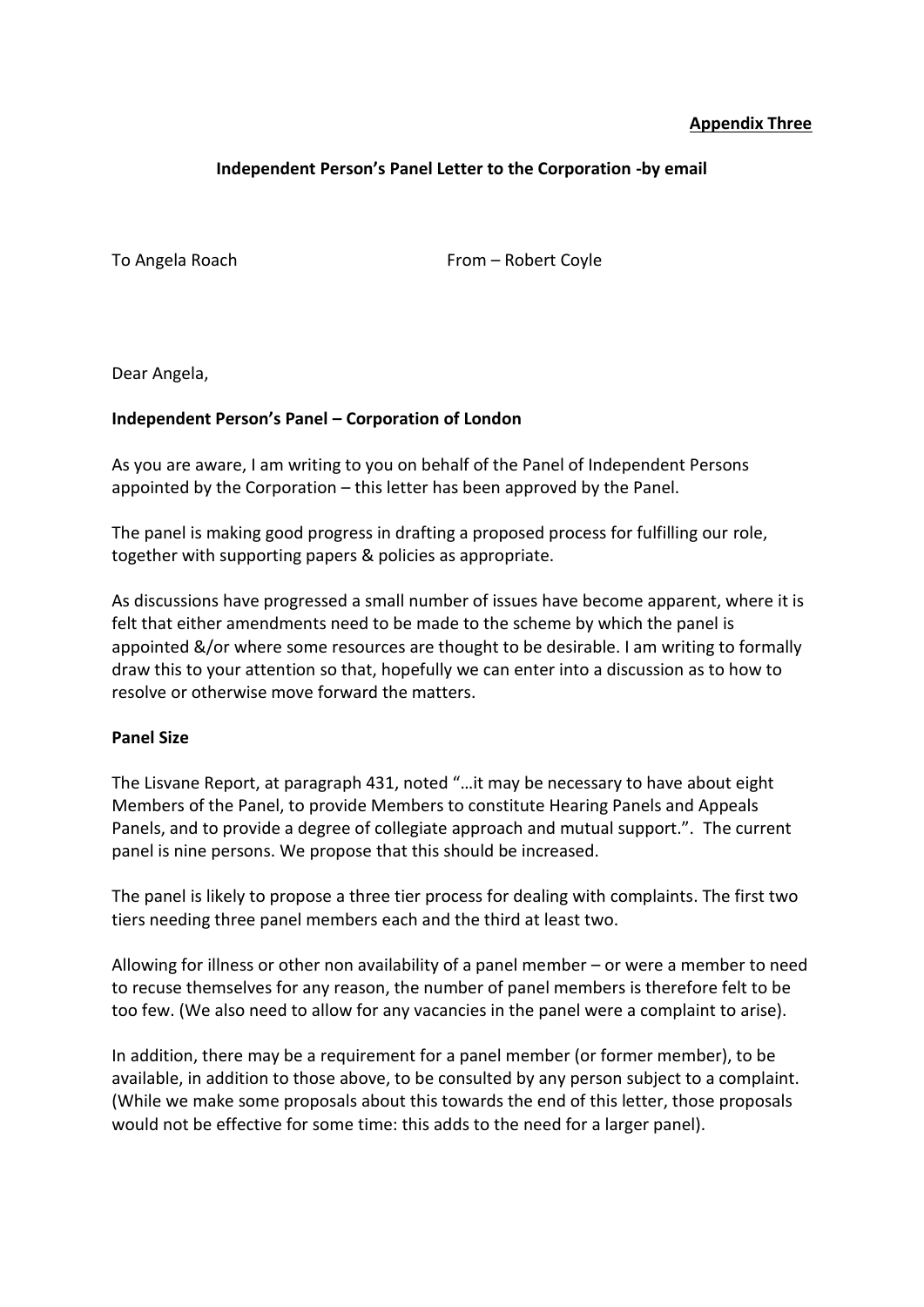We think as a minimum the panel needs to be twelve strong.

## **Panel Term**

Currently members are appointed for two years with a potential to extend their term twice (i.e. six years in total). Additionally it is envisaged that some members (drawn by lot) will serve a one year first term – so that the whole panel does not need to be replaced in one go.

The panel agree that six years in total is sufficient. However it is becoming increasingly clear that panel matters/workings are complex. We would suggest that the initial membership be extended once only by a year – this would be to allow more time for panel members to "get up to speed" on the workings etc. of the panel and its processes.

## **Panel Member Training**

The panel are grateful to the Officers who have generously given their time to provide background material, induct the panel and convene early meetings over the recent weeks.

The Lisvane Report, at paragraph 140, recommends that Members appointed to a Committee should, as a matter of best practice, undertake certain professional training in diversity. The recommendation was for Members to undertake the same mandatory learning as Officers.

The panel welcomes the opportunity to support the Corporation in role modelling best practice in respect of undertaking professional training in diversity. In keeping with the spirit of the Lisvane Report, the panel consider it would be appropriate for all Independent Persons to at least have the opportunity to undertake professional training in diversity and for this to be periodically refreshed.

As a minimum the Independent Persons should undertake all the mandatory and highly recommended professional training in diversity as required by Corporation of Officers. The panel understands this currently includes modules on:

- Unconscious Bias
- Equality Awareness
- Transgender Awareness
- "Equally Yours"

The panel have a range of skills, experience and knowledge. It might be advantageous for some panel members to have the opportunity to undertake other training periodically – such as in current best practice in employment law and/or complaints handling.

The panel are also aware that it is proposed that there will be voluntary induction sessions for new Members later this year. Some of the panel, particularly those who are less familiar with the workings of the Corporation, would welcome the opportunity to attend any induction sessions for Members should this be permissible.